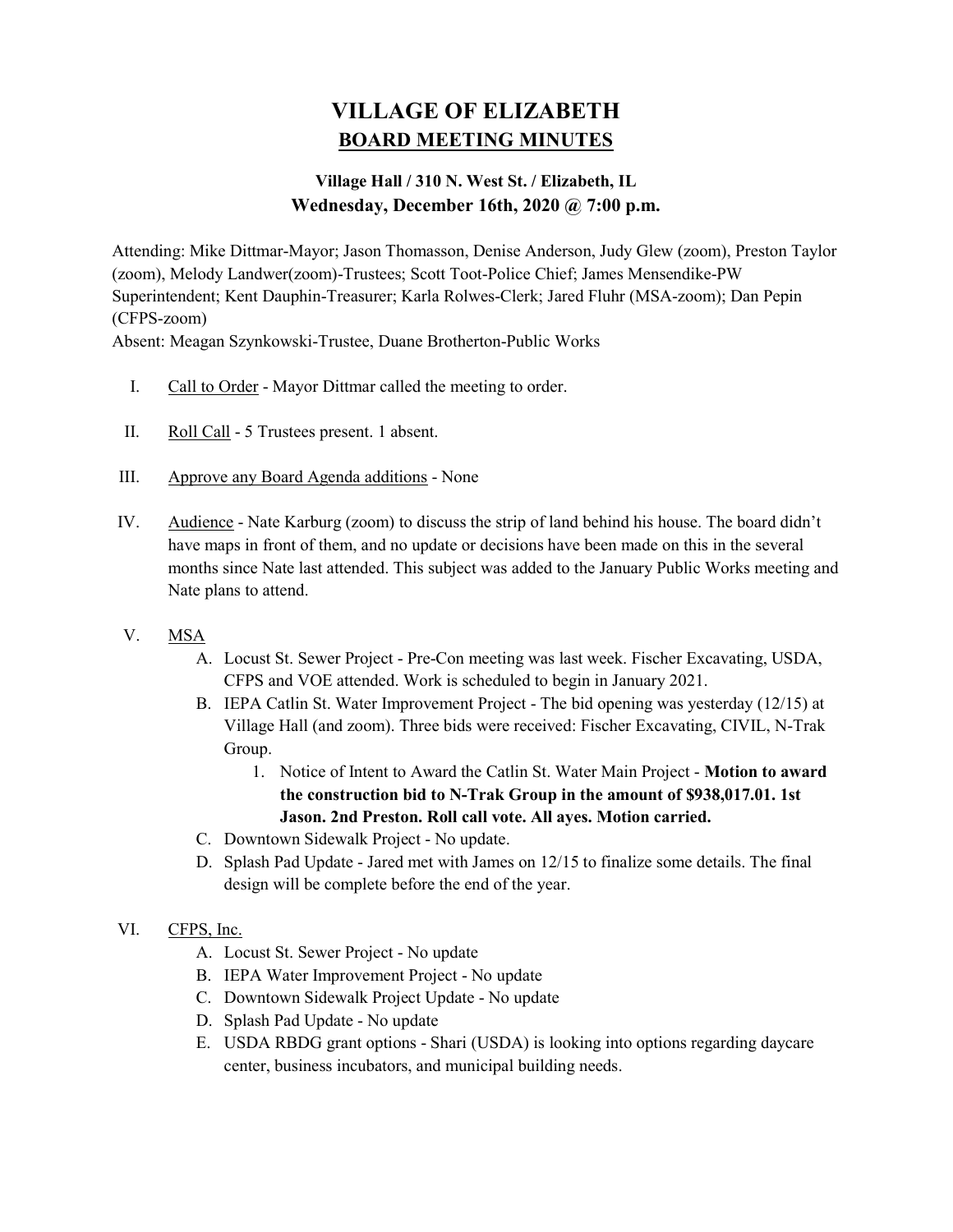- F. Cost Estimate to obtain the DCEO grant for \$112,500 Motion to approve up to \$2,500 for services to get this grant. 1st Denise. 2nd Judy. All ayes. Motion carried.
- VII. Police Report Chief Toot delivered the report. He addressed an issue of multiple callouts from the same resident at 300 Illinois St. for locking themselves out of their apartment. If it continues, he will be contacting the JCHA to assess the appropriate fee.

#### VIII. Minutes

- A. Regular / November 2020 Motion to approve 1st Judy. 2nd Denise. All ayes. Motion carried.
- B. Special Board Meeting 12/1/20 Motion to approve. 1st Denise. 2nd Jason. All ayes. Motion carried.

# IX. Consent Agenda - Motion to approve all items. 1st Melody. 2nd Judy. Roll call vote. All ayes. Motion carried.

- A. Approve up to \$250 for Christmas Decorations for Terrapin Park
- B. Approve spending up to \$1,000 for a new ice rink liner
- C. Approve the Sidewalk Cost Share for the Lutheran Church (\$451.69)
- D. Approve Christmas AD in the Galena Gazette (\$96)
- X. Finances
	- A. Treasurer's Report Kent delivered the report.
		- 1. Discussion & possible action on what to do with the \$5 meter fee moving forward (create new account, use existing but rename, etc.) -Motion to change the name of the "Myrtle Street Bond & Interest" account, to "Water Meter Savings Account" and continue to put the \$5 meter fee in this. 1st Preston. 2nd Jason. All ayes. Motion carried.
		- 2. Discussion on savings for the Locust St. sewer bond payments that will start May 2022 (approx \$12,500 annually) -
	- B. Payment of Bills Motion to approve the bills for a total of \$61,332.10. 1st Judy. 2nd Denise. Roll call vote. All ayes. Motion carried.
	- C. Budget No discussion.

## XI. Committee Reports

- A. Public Works
	- 1. Discussion and possible action on the water bill fee increase for the Catlin St. water main project - Eventually this will be a new fee called "Water Infrastructure Fee" No action taken.
	- 2. Approve forgiving the delinquent amount for Brittany Brokl-Ornatek at 201 W. Catlin (\$203.85) - Motion to forgive the delinquent amount. 1st Judy. 2nd Melody. Roll call vote. All ayes. Motion carried.
	- 3. Discussion on removal of trees along Catlin St. in Village ROW James wanted to address this with the board. Part of the Catlin St. project includes taking a few large trees down that are in our ROW, however there are other smaller trees that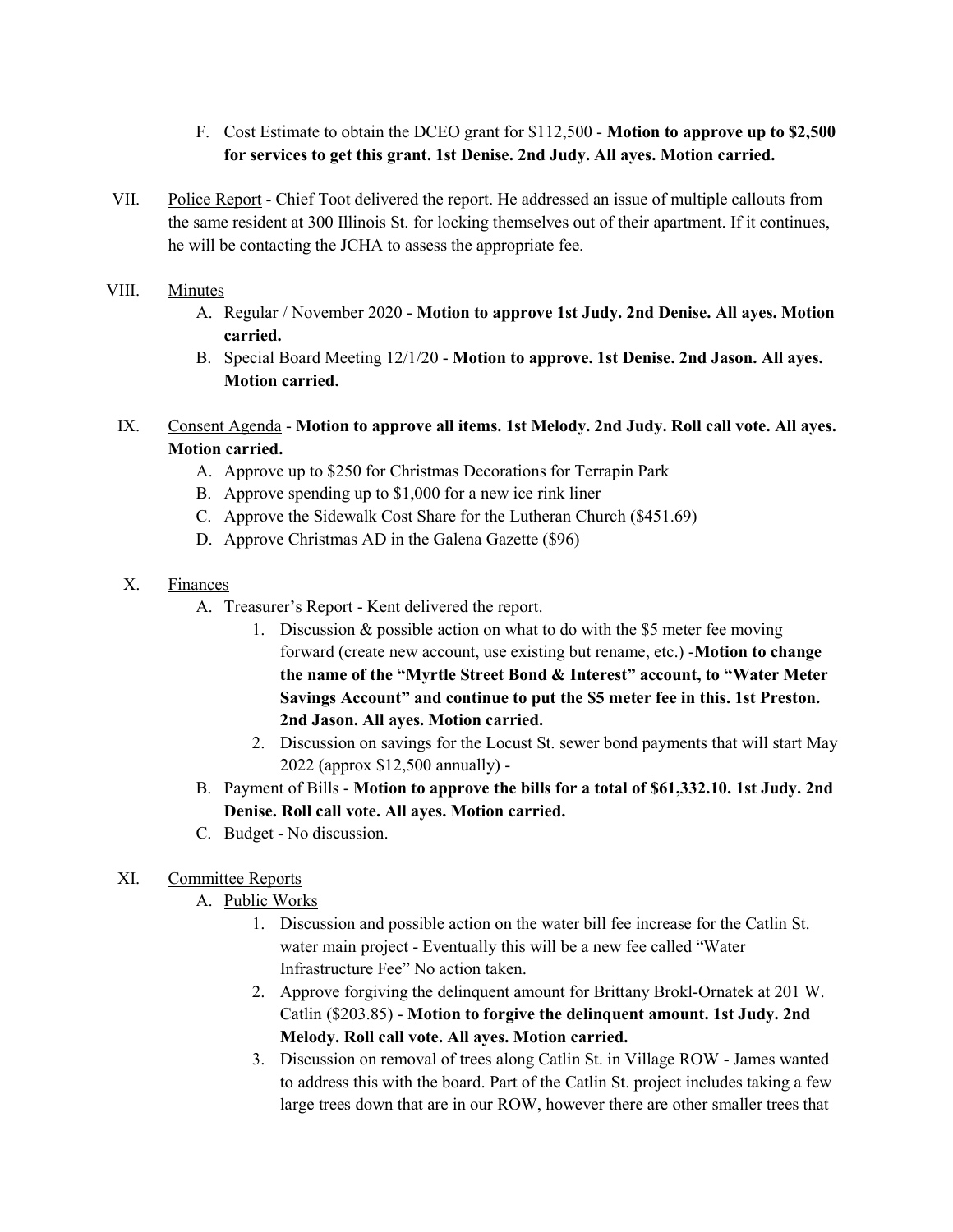should be addressed since they are in ROW too. The time to move/remove them would be during the project so they don't grow larger and damage the new curb in the future (some are trees that should've already been removed and never were) The board agreed. Time frame would be over the winter. Mike asked James to get an estimate to remove Chelsea's tree (corner of Ash & Catlin) and White's (corner of Vine & Catlin). Added to the January PW meeting.

#### B. Administrative

- 1. Discussion and possible action on the Mayor's salary increase to \$1,500/quarter to take effect 5-1-21 - Motion to approve the increase. 1st Denise. 2nd Jason. Roll call vote. All ayes. Motion carried.
- 2. Gym use rules & restrictions (18 y.o. or accompanied by an adult; mask required) - Mike will facilitate this. Not going to be advertised. Key to the building will be picked up from Mike directly.
- C. Economic Development No discussion.

## XII. Attorney Comments

- A. Update on IDOT Hwy 20 Maintenance agreement No update
- B. Discussion and possible action to amend Ordinance 4-7-7 & 4-7-8 with the accompanying waiver (Amendments were approved last month, but additional changes were made since) - Motion to approve the changes. 1st Jason. 2nd Melody. Roll call vote. All ayes. Motion carried. (2020-1216)
- C. Eric & Pam Wheelwright Annexation (1028 W. Betsy Dr.) Terry prepared the petition; Karla sent it to Eric. Hearing will be 1/6 at 6:45
- D. Brandon Beyer Annexation (1037 W. Betsy Dr.) This hearing will also be 1/6 at 6:45

#### XIII. Old Business (Other than Committee Mtg Minutes/Consent Agenda)

- A. Apple River Fort annexation update No update
- B. TIF Extension update All letters except Highland C.C. is here; they dropped it in the mail yesterday so we will have soon.
- C. Small Business Gap Loan Update The Village was awarded \$21,000 through the DCEO CURES Economic Support Grant Program. This will go to reimburse ourselves for the business loans we issued over the summer; therefore, forgiving the businesses the debt. An 8th loan came in after the award was made, so the decision will need to be made on how to handle that (since one business received two loans). **Motion to forgive each** applicant \$3,000 of their Small Business Gap Loan. 1st Judy. 2nd Denise. Roll call vote. All ayes. Motion carried.

#### XIV. New Business (Other than Committee Mtg Minutes/Consent Agenda)

- A. Village Hall new location
	- 1. 15 or 20 year loan (\$68,000) and where to pay the remaining \$17,000 from (TIF, general?) - Mike made a recommendation to go with a 15 year loan for the \$68,000, use general checking for the remaining \$17,000. Then building renovations will come from TIF or general (no decision made on that part). The board agreed. Terry will let us know when the title work is complete so then